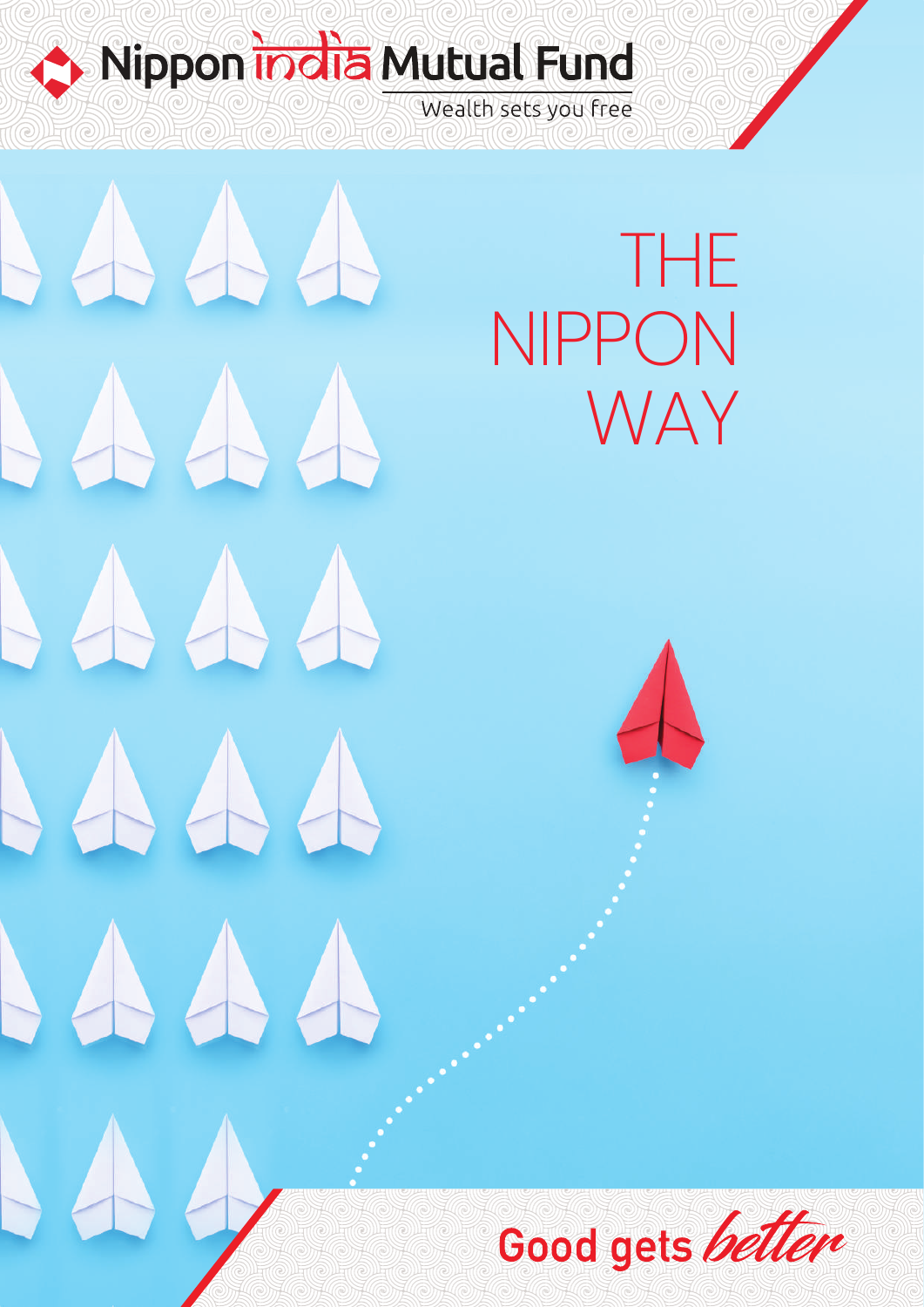## Investment Process – the Nippon Way

In the final edition of the Nippon Way, we provide you a glimpse of Analyst Output System – on how the research of Analysts flows to the Portfolio Managers, for better decision-making and subsequent construction of portfolios. You may recollect that in the previous editions, we had explained to you the importance of having Sector Limits, Active Share thresholds and Style Diversification in portfolio construction to possibly achieve relatively consistent returns. We had also explained the process of assigning Risk Rating to stocks and using that to mitigate portfolio risks.

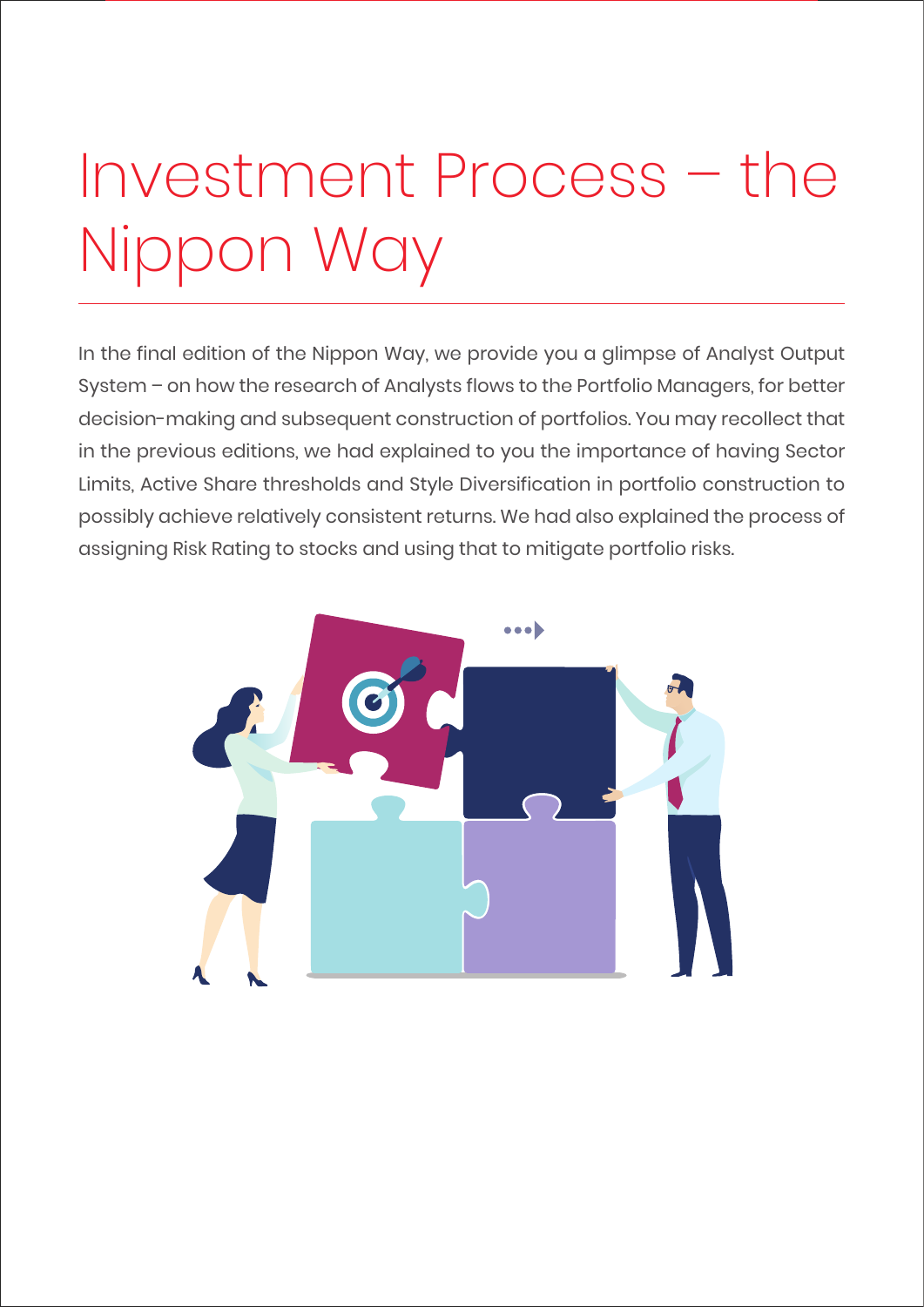### Part 5: Analyst Output System

At Nippon India Mutual Fund, we have one of the largest investment teams in the industry. We lay extensive emphasis on in-house research – support systems and processes have been designed to facilitate the same. Given the large team, we have a fairly-large span of coverage – we cover nearly 550 stocks across large, mid and small cap universe. The teams carry out proprietary research including personal visits / engagements with companies they research, in addition to perusing third party research materials. The overall Fund Management philosophy is to buy companies having growth potential, available at reasonable prices (GARP – Growth at Reasonable Price), including taking significant stakes in companies where we have high conviction and holding them for a reasonably long term. Internally-built Knowledge Management System (KMS), which is a repository of extensive data pertaining to the companies under research and alignment of analyst KPIs (Key Performance Imperatives) to the quality of their output aid fund management.

With a view to have sharp focus on research, we have divided the team of analysts into two. One team to research the large & mid cap space, and the other to exclusively focus on the small cap segment. This is to align the different research requirements of these two segments with the actual work. We have also reduced the span of each analyst. From the earlier times when each Analyst was tracking about 70 stocks each, they now track only 40 stocks each. This, we believe, will increase their focus and improve the quality of output.

All the Analysts express their assessment of various stocks quantitatively. Out of the 40 stocks they track, typically they would give a buy rating for about 15-20 stocks, which is their first level of conviction. Out of this list, they maintain a model portfolio of 10-15 stocks. The model portfolio is benchmark-related where analysts will have to express their conviction through overweight / underweight positions relative to index weights.. While Model Portfolio is relative to indices, Analysts also run 5-10 absolute stock ideas in the Bloomberg TMSG (Trade Messaging) platform, which is their high-conviction ideas.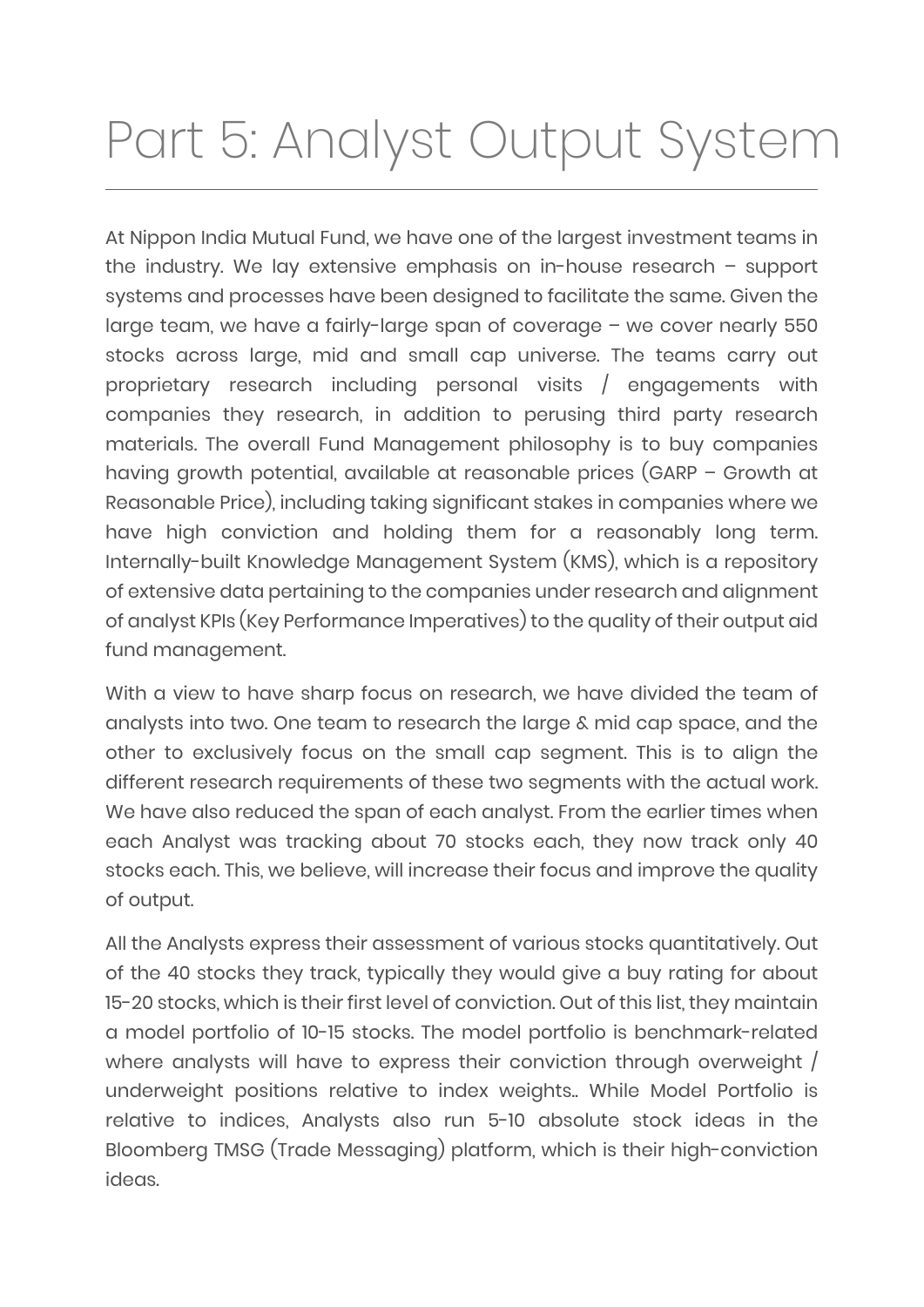Further, each analyst comes out with up to 3 Superideas, in turn, to be presented to Fund Managers for their assessment and possible inclusion in the funds.

# Superidea (2 – 3 stocks)  $TMSG(5 - 10 stocks)$ Model Portfolio (10 – 15 stocks) Stock Rating (15 – 20 stocks)

### **PICTORAL REPRESENTATION OF THE ANALYST OUTPUT SYSTEM**

The output of the model portfolio, TMSG and superideas have a direct linkage with the KPIs of the Analysts, making the entire research process objective and measurable. Stronger the research, the better the flow of research to the portfolio managers (through the Analyst Output System), the better the potential of end-results.